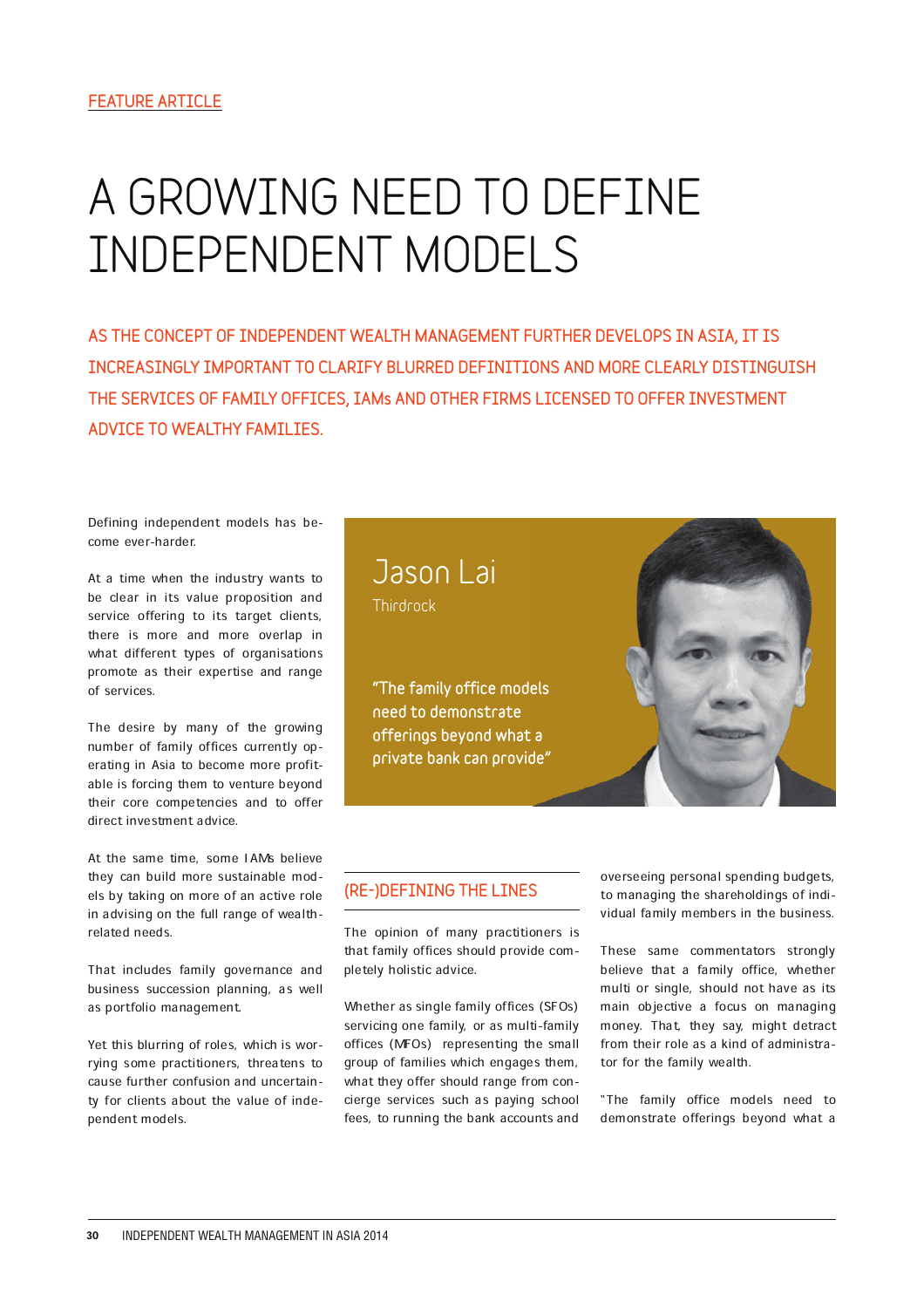#### FEATURE ARTICLE

private bank can provide," says Jason Lai, group managing partner and chief executive officer of Thirdrock, "particularly in the private investment space, and in other financial services such as asset management, corporate finance, succession and tax planning, stripped of all the red tape."

But when it comes to the investment portfolio, many practitioners at IAMs say the family office should engage external bankers and fund managers for the necessary expertise.

By contrast, an IAM should focus on managing assets.

"The IAM is viewed as a platform that MFOs and SFOs can tap into so that they are empowered with universal banking capabilities; it is a sub-set of the family office," says Lai.

#### THE CHALLENGE OF BEING ALL-THINGS-TO-ALL-CLIENTS

One of the biggest challenges for many family offices has been consistently making enough money to justify their more holistic role. In response, some

Asia to provide both family office services and fund management.

Pure family offices are therefore rarer to find in Asia; they are increasingly applying for a licence from the regulators to manage assets.

For IAMs, meanwhile, their role has become more than just managing a client's money. As trusted advisers, they tend to have clients coming to them to discuss aspects of their family and business which are more than the adviser's duty, theoretically, to get involved in, explains Anthonia Hui of AL Wealth Partners.

This includes providing more of a family office-type offering, including concierge-style services - such as booking hotels, buying concert tickets or paying school fees. Discussions might also focus on business advice or consolidation of assets among various banks.

That has driven a lot of IAMs to realise that they are more than just an extension to the banker or an asset manager, adds Hui.

Yet by crossing over into providing a wider range of services, this impinges

## "One of the biggest challenges for many family offices has been consistently making enough money to justify their more holistic role."

of them have been bidding to manage the family's financial assets, too.

This means they can then charge a fund management fee to help them bring in more revenue.

Some US and European family offices have also adapted their models for on the domain of family offices. To do this successfully is easier said than done. Two notable characteristics of many Asian families include the fact that they generally have poor knowledge about how to manage wealth, plus while they view wealth as a musthave symbol, they don't always understand the emotional burden and poten-

## Defining IAMs, MFOs and SFOs

Practitioners seem to agree on one thing about independent wealth management models: they are difficult to define.

In particular, they say, the distinction between a multi-family office (MFO) and an IAM is unclear because many MFOs are increasingly doing the same as IAMs, and vice-versa.

However, a "pure" definition of each type of firm might be considered to be the following:

 $\blacksquare$ **IAMs** – operate as a "trusted adviser" with a core competency in managing the financial assets of their clients.

> This includes managing segregated portfolios on an advisory and / or discretionary basis

**MFOs** – provide more concierge and family-centric support services to a (small) number of families.

> Financial investment services often being sub-contracted to private banks or IAMs to handle.

 However, MFOs centralise the administration of investment matters, as well as direct investment opportunities for their clients

**SFOs** – manage all aspects of a single family's business and personal wealth needs, similar to an MFO, but strictly limited to one family